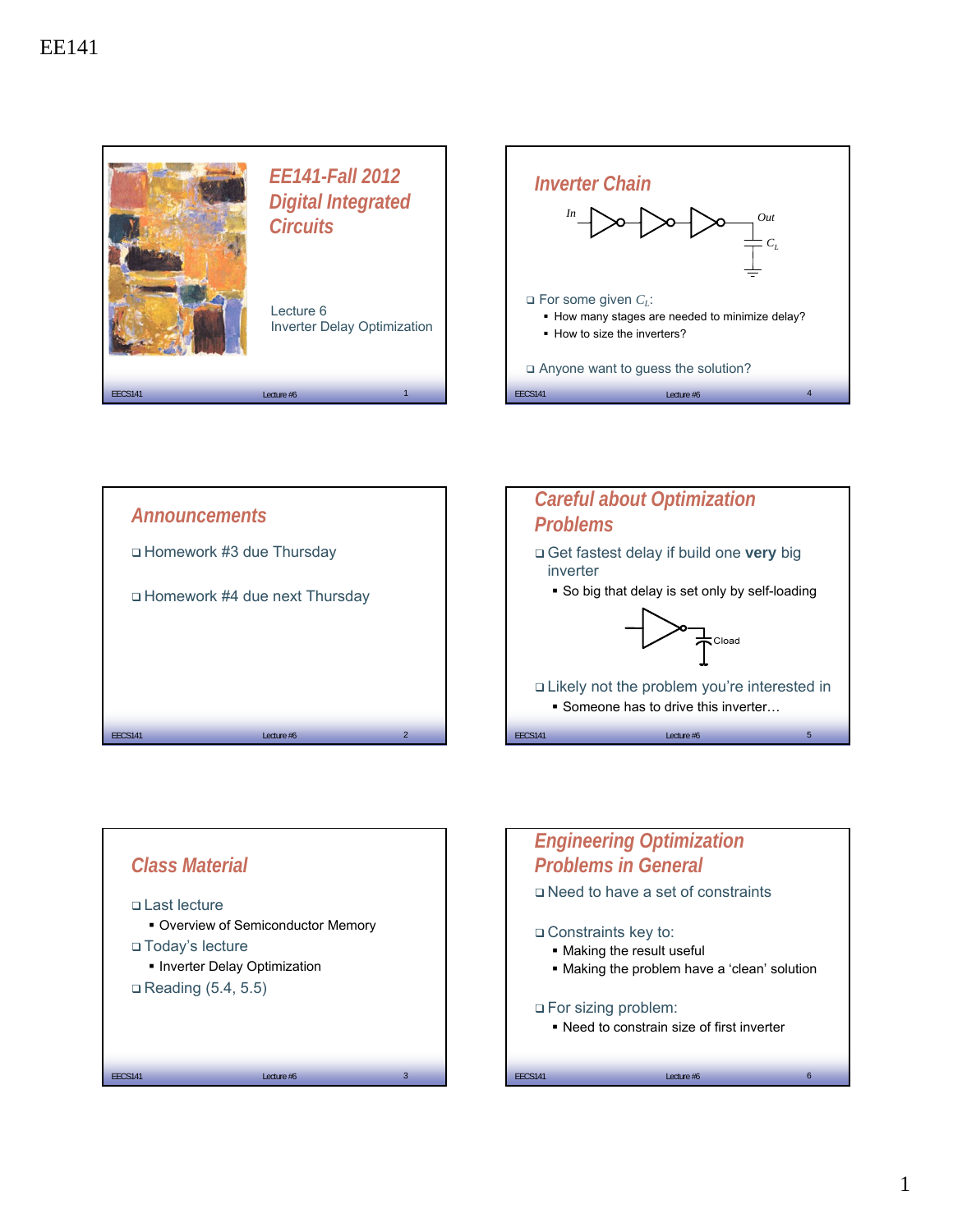







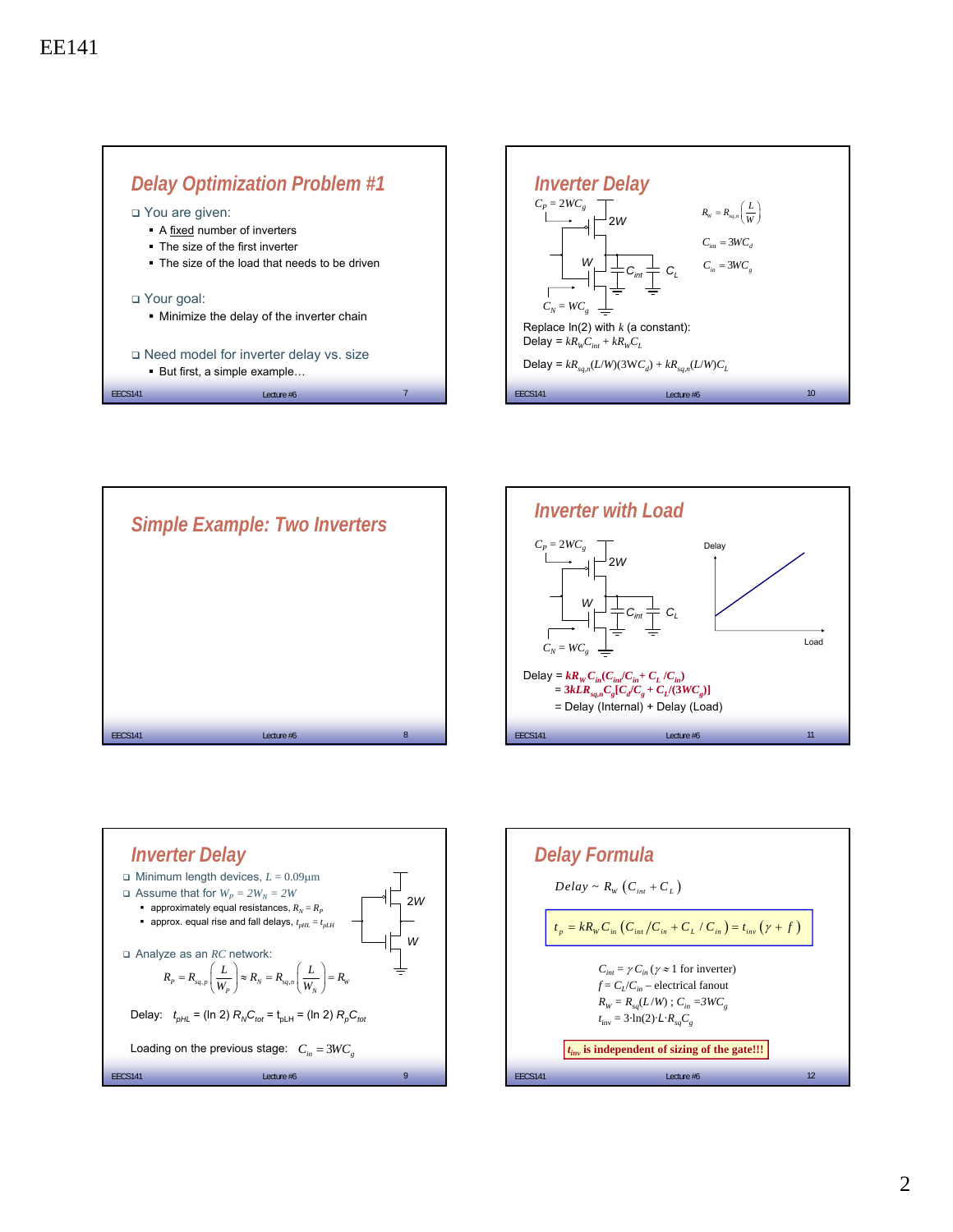









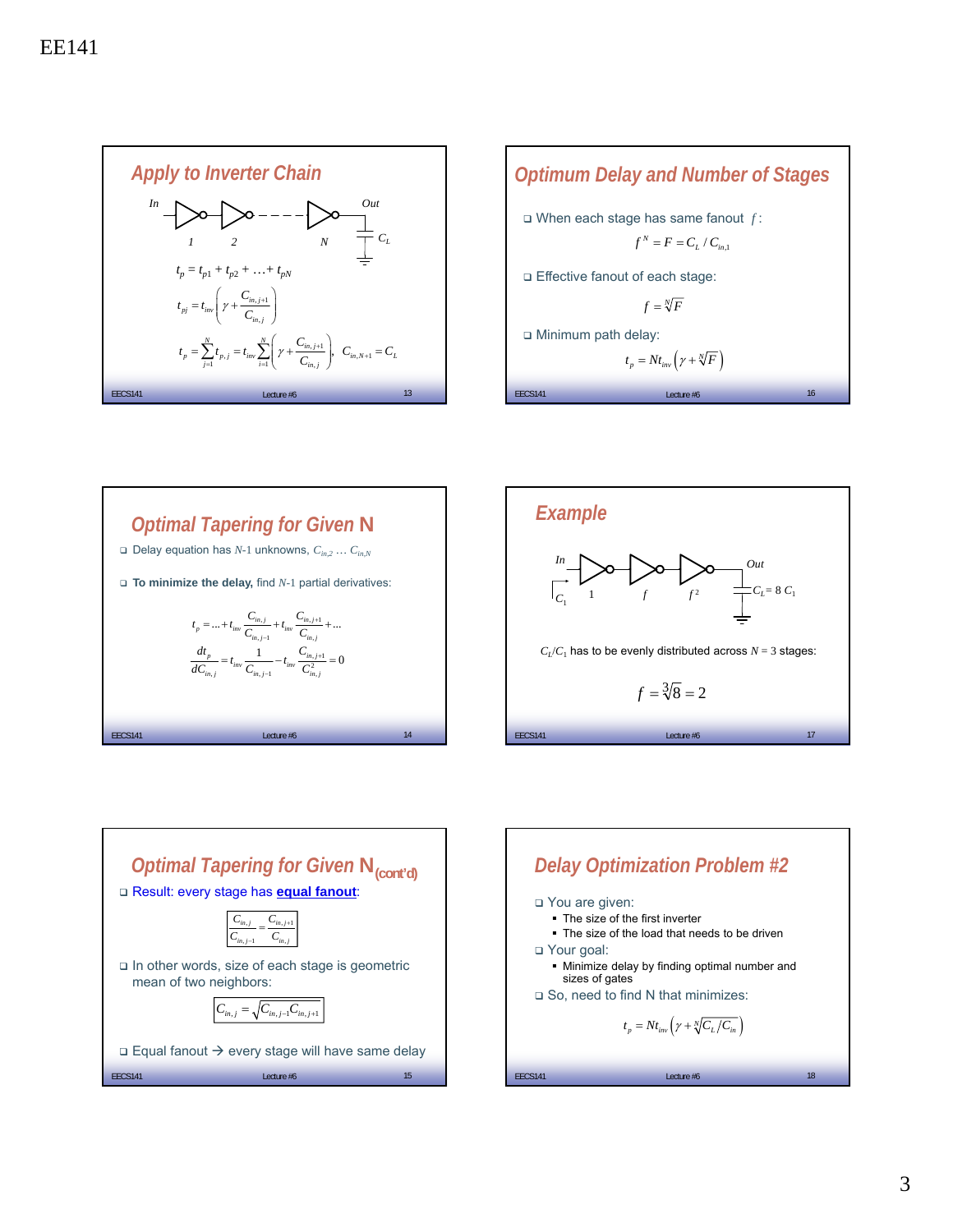





| <b>Normalized Delay As a Function of F</b><br>$t_p = N t_{inv} ( \gamma + \sqrt[N]{F} ), F = C_L / C_{in}$ |               |                  |                       |  |
|------------------------------------------------------------------------------------------------------------|---------------|------------------|-----------------------|--|
| F                                                                                                          | Unbuffered    | <b>Two Stage</b> | <b>Inverter Chain</b> |  |
| 10                                                                                                         | $\mathbf{11}$ | 8.3              | 8.3                   |  |
| 100                                                                                                        | 101           | 22               | 16.5                  |  |
| 1000                                                                                                       | 1001          | 65               | 24.8                  |  |
| 10.000                                                                                                     | 10,001        | 202              | 33.1                  |  |
| Textbook: page 210                                                                                         |               |                  | $(\gamma = 1)$        |  |
| <b>FFCS141</b><br>Lecture #6                                                                               |               |                  | 23                    |  |